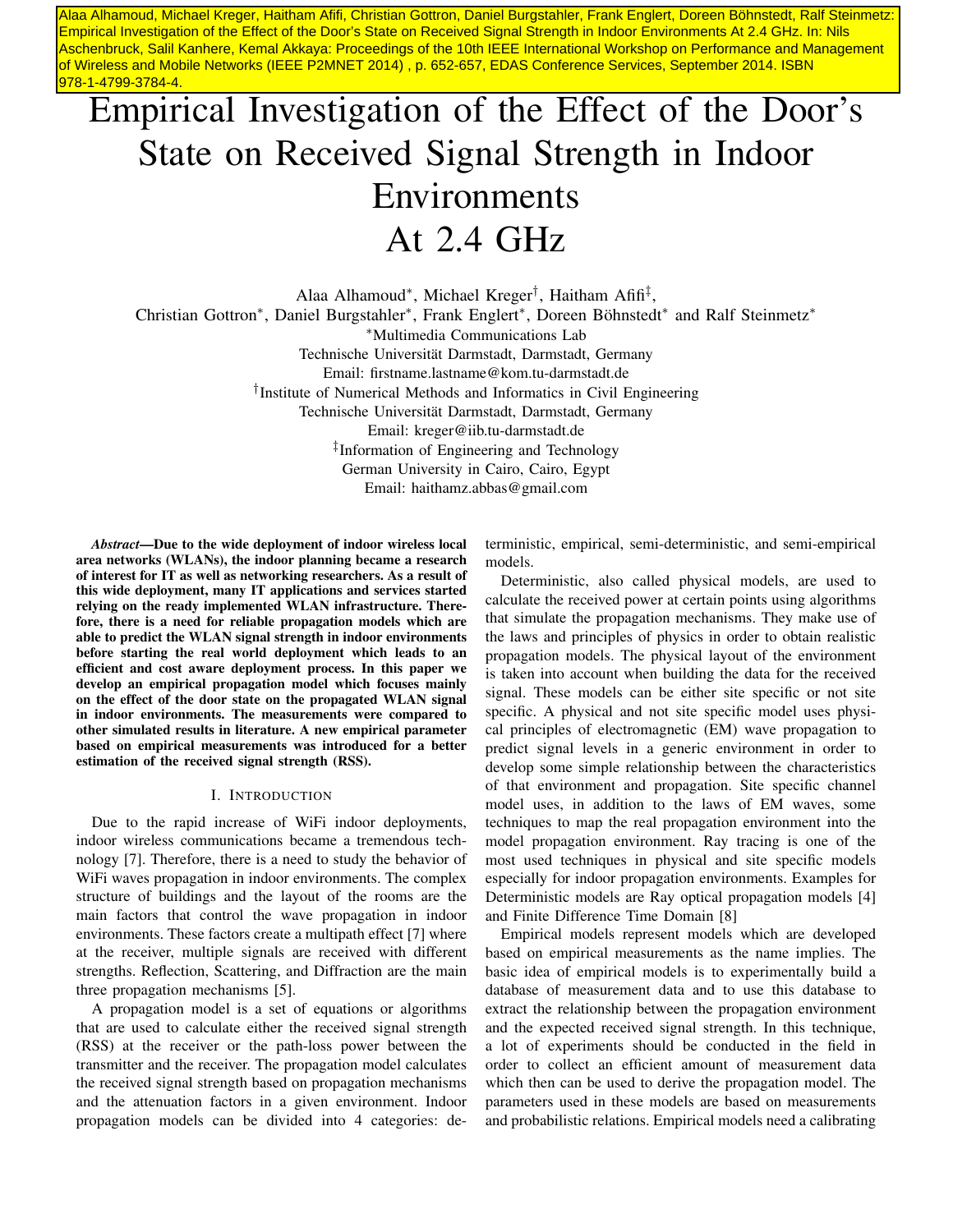phase where a lot of time is needed for taking large number of measurements. Therefore, the parameters of the empirical models can be used to calculate the signal strength at different environments if and only if they have the same structure and layout. One-slope and log-normal shadowing models are two examples of the empirical models [7].

A semi-deterministic model uses algorithms and empirical parameters to calculate the received signal. Compared to deterministic models, semi-deterministic models have higher computational speed but lower accuracy. The dominate path model [10] and motif model [6] are two different semideterministic models that simulate the resultant behavior of the waves.

Semi-empirical models are based on empirical equations which leads to a higher computational speed. Unlike the empirical models, semi-empirical models take into account the layout of the environment.

Our target is to improve the accuracy of semi-empirical and semi-deterministic models by taking into consideration the effect of opening and closing the doors in indoor environments even if there is a clear line of sight (LOS) between the transmitter and the receiver.

Our paper is organized as follows: In Section II, three different empirical models are illustrated as a background of our work. In Section III, we discuss briefly the results of other research efforts which studied the effect of doors on the wave propagation using semi-deterministic models. In Section IV we present our concept of the new propagation model. In Section V, we explain our the measurement process. The results are shown and analyzed in Section VI. We conclude the paper in Section VII.

## II. EMPIRICAL PROPAGATION MODELS

The basic idea of empirical models is to experimentally build a database of measurement data and to use this database to extract the relationship between the propagation environment and the expected received signal strength [10]. In this technique, a lot of experiments should be conducted in the field in order to collect an efficient amount of measurement data which then can be used to derive the propagation model. The methods of parameter estimation are used in order to find out an appropriate function which is fitted to the measurements. One critical point in this technique is the validity of the model for other transmission frequencies or environments. Usually additional measurements in the new environment and new frequency should be done in order to fit a certain model to this environment/frequency. In the following sections we present a group of the state-of- the-art Wi-Fi empirical models which have been presented in the recent publications.

#### *A. One slope model*

The One-Slope model is a fast and very simple way to predict the mean signal strength within an indoor environment without having a detailed knowledge about the layout of the environment. The path loss in dB is only dependent on the distance between the transmitter and the receiver:

$$
L_{one-slope} = L_0 + 10nlog(d)
$$
 (1)

where  $L_0$  in decibel is the path loss for  $1m$ , n is the power decay factor (path loss exponent) which defines the slope, and  $d(m)$  is the distance.  $L_0$  and n are experimental parameters which have different values in different environments. The value of the path loss exponent n is mainly dependent on the type of the buildings and the different materials composing the indoor environment. It is the main factor in the determination of the radio coverage. As an example,  $n = 2$  in the free space. The penetration effect of multiple walls and multiple doors is modeled implicitly by increasing the power decay factor  $n$ . A more general model which is derived from the one-slope model is the two-slope model. In this model the path loss exponent is changing when the transmitter-receiver distance is greater than a defined break distance.

## *B. Motley Keenan Model*

Motley Keenan model is more complicated than the one slope model but it gives more successful predictions. This model explicitly handles the presence of multiple walls and floors in the environment depending on their thickness and material. The path loss exponent is fixed as 2, like in free space, and additional loss factors are added in order to model the penetration loss of walls and floors intersecting the line of sight between the transmitter and the receiver. The path loss in dB is given by:

$$
L = L1 + 20\log r + n_f * a_f + n_w * a_w \tag{2}
$$

Where  $L1$  is the loss for 1m distance, r is the distance between the terminals,  $a_f$  and  $a_w$  are the attenuation factors (in decibel) per floor and per wall,  $n_f$  and  $n_w$  are the numbers of floors and walls respectively. The loss components of walls and floors are linear which means that the walls or floors from the same category add a constant delay to the path loss even if the signal has penetrated other walls or floors from the same type before. Recent measurements and simulation results indicate that the penetration loss of multiple walls or floors is not linear with the number of walls/floors. There is a nonlinear relation which makes the Motley-Keenan model not a precise model.

## *C. COST 231 Multi-Wall Model*

The COST 231 Multi-Wall model of propagation within indoor environments uses a linear component to predict the penetration loss of multiple walls, but assumes a nonlinear dependence between the total penetration loss of multiple floors and the number of penetrated floors. A complex formula is added in which the penetration loss of floors increases more slowly as the signal goes through more floors after the first floor. The total path loss model (in decibels) is given by:

$$
L_T = L_F + L_c + \sum_{i=1}^{w} L_{wi} n_{wi} + L_f n_f^{((n_f+2)/(n_f+1)-b)} \tag{3}
$$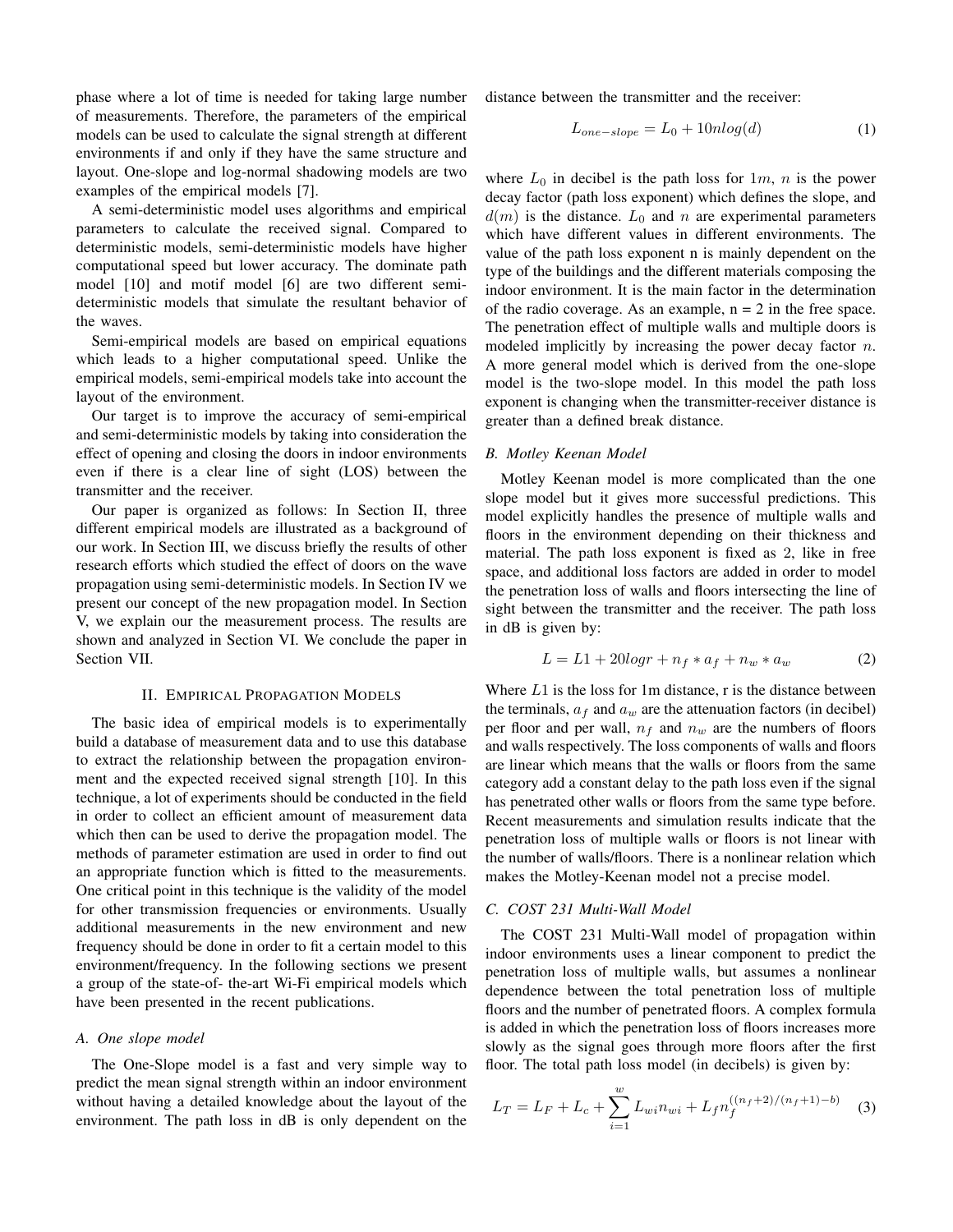$L_F$  represents the loss of the free space for a straight-line (direct) path between the transmitter and receiver,  $n_{wi}$  is the number of walls of type  $i$  which have been penetrated by the direct path, w is the number of different wall types,  $L_{wi}$  is the loss caused by a wall of type  $i, n_f$  is the number of floors which have been penetrated by the path and  $L_f$  is the loss caused by the floor. The constants  $b$  and  $L_c$  are experimentally coined depending on the environment. From the formula above it is clear that the additional loss per floor decreases with increasing number of floors.

# III. IMPACT OF TIME VARIANCE

The main target of [9] was to investigate the inaccuracies of database to the prediction results using semi-deterministic models. Dominate path model and accelerated 3D ray tracing model were used. The ray tracing model was based on database preprocessing. In the preprocessing phase the environment is divided into tiles and the prediction grid is subdivided into receiving points. Then possible paths are computed via different algorithms for reflection and diffraction, and the RSS is calculated based on values in the database. Due to movements in indoor environments, time variance was required for the database. In the investigation, time variance was simulated in opening and closing doors states. Both algorithms proved that opening the doors will cause slow fading.

# IV. THE CONCEPT OF THE NEW MODEL

Up to our knowledge, the previous work has not examined the effect of the state of the doors (whether opened or closed) on wave propagation in indoor environments. They only considered the effect of doors as obstacles blocking LOS, yet the RSS inside the same room will also vary based on the door's state. Therefore, these models are not able to provide an accurate prediction of the signal strength inside a room.

To demonstrate this effect, a top view for a room in two different cases is shown in Fig. 1. In the closed door room



Fig. 1: Top view for reflected rays within the same room

as shown in Fig. 1a, there exists two different rays (direct ray between the transmitter and the receiver, and a reflected ray from the door). These two rays are added together at the receiver which results in either a constructive or a destructive interference.

In the second case in which the door is open as shown Fig. 1b, only one ray reaches the receiver which results in a different RSS value. In real life, there are multiple of reflected rays and only one direct ray. These reflected rays will certainly affect the RSS inside the room and should be taken into consideration when studying the signal propagation in indoor environments. Since the error in RSS could be severe in some applications, our target was to come up with a statistical model based on empirical measurements which takes into consideration the effect of the door's state when predicting the signal propagation in an indoor environment. This model could be later used to increase the accuracy of semi-empirical or semideterministic models.

## V. MEASUREMENTS

Measurements were held in two neighboring rooms at the Auditorium and Media Center (HMZ) in the Darmstadt University of Technology. During the evaluation, the two rooms were named room 'A' and room 'B'. The dimensions for room 'A' are 5.4 m x 5.5 m x 3.8 m, while the dimensions for room 'B' are 4.23 m x 5.5 m x 3.58 m. In other words, Room 'A' has a larger size than room 'B' as the two rooms have the same height and length but they differ in width. The layout of the two rooms is shown in Fig. 2. In each of them, one wall is made of glass and the other three lateral walls are made of concrete. Each room has one door made of wood.



Fig. 2: Top view for Rooms A and B

During the measurements, both of the rooms were completely empty i.e. neither furniture nor people were inside. The transmitter was a wireless router of type "LINKSYS WRT54G v7" with a transmition rate of 54 Mbps [2]. It is supported with two external antennas for data communication and diversity. The installed firmware was "dd-wrt" which was configured to transmit at transmitting power of 20 mw. As a receiver, we used a laptop with an "Intel(R) WiFi Link 1000 BGN" [1]WLAN card. 'Homedale' software [3] was used to record the RSS measurements.

Inside both of the rooms, the transmitter has been placed at a height of 3 m from the floor. Furthermore and as shown in Fig. 3, it was placed at distance 0.65 m from the wall opposite to the glass wall, and 0.75 m from the nearest side wall to the transmitter.

To calculate the distance from the transmitter to a specific measuring point , Pythagorean equation in 3D was used

$$
d = \sqrt{(\text{length} - 0.65)^2 + (\text{width} - 0.75)^2 + h^2} \tag{4}
$$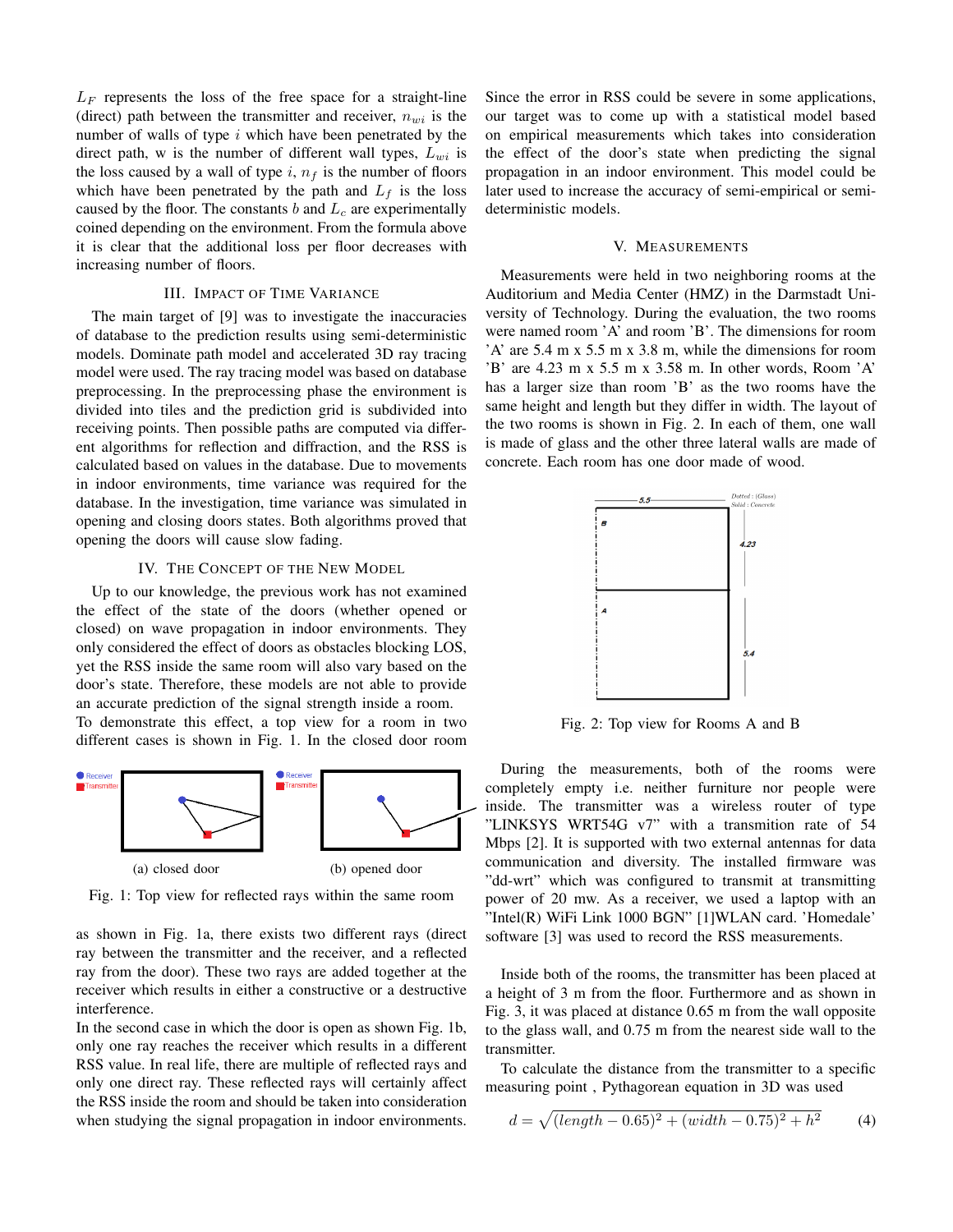where

 $h$  : is the height between Tx and Rx in room  $'A'$  and  $'B'$  and  $=2.5$ 

 $width:$  is max at 5.4 in room 'A' and max at 4.23 in room 'B'

length: is max at 5.5 in room 'A' and room 'B'



Fig. 3: Top view for transmitter's location: The transmitter is the red rectangle. It lies at a distance 0.75 m from the nearest side wall and 0.65 m from the back wall while the Rx height is 0.5 m

Two cases were tested twice. The two cases are Line of Sight (LOS) where transmitter and the receiver are at the same room, and Non Line of Sight (NLOS) where the transmitter and the receiver are at two different rooms. That yields four different case scenarios:

- LOS 'A' : Tx and Rx are in room 'A'.
- LOS 'B' : Tx and Rx are in room 'B'.
- NLOS 'A': Tx in 'B' and Rx in 'A'.
- NLOS 'B': Tx in 'A' and Rx in 'B'.

15 receiving point were chosen to cover almost the whole room. While collecting the measurements, the door was opened and the RSS readings were recorded, then the door was closed and RSS readings were recorded again before moving to another receiving point. The number of recordings per a receiving point were not less than 80 recordings to get the average of all recordings and make the results accurate as much as possible. By the end of the measurements, each receiving point had a correlation not less than 0.9 with its recordings.

# VI. RESULTS AND ANALYSIS

As a first step we measured the effect of room size on the signal propagation using path-loss exponent for each room separately in both LOS and NLOS cases. The pathloss exponent for the two rooms is given by Table I. The close values in path-loss exponent show that all four cases will have a similar behaviour only at short distances. The increase in path-loss exponent in NLOS cases is due to the implicit addition of the separating wall in the path-loss exponent. The attenuation factor for concrete wall was measured explicitly and was equal to 8 dB.

TABLE I: Path-loss exponent in the four cases

|                         | $Tx$ in room 'A' $Tx$ in room 'B' |
|-------------------------|-----------------------------------|
| $Rx$ in room $'A'$ 1.97 | 1.6                               |
| $Rx$ in room $'B'$      | 15                                |

As a second step we studied the effect of door's state (whether opened or closed) on the signal propagation in LOS and NLOS cases. As shown in Fig. 4 and Fig. 5, it was observed that the doors' state has a significant effect on the received signal strength. The signal strength was changed at some measuring points while at other points no change happened.



Fig. 4: Measurments before and after opening the doors in the 4 scenarios

At some receiving points the effect of the door's state was significant as the rays reflected from the doors either caused a constructive or a destructive interference. For example in Fig. 4b, the difference between the received signal before and after opening the door at  $log(0.54$  meter) was  $+1$  dB, while the received signal at  $log(0.57$  meter) was  $-1$  dB. On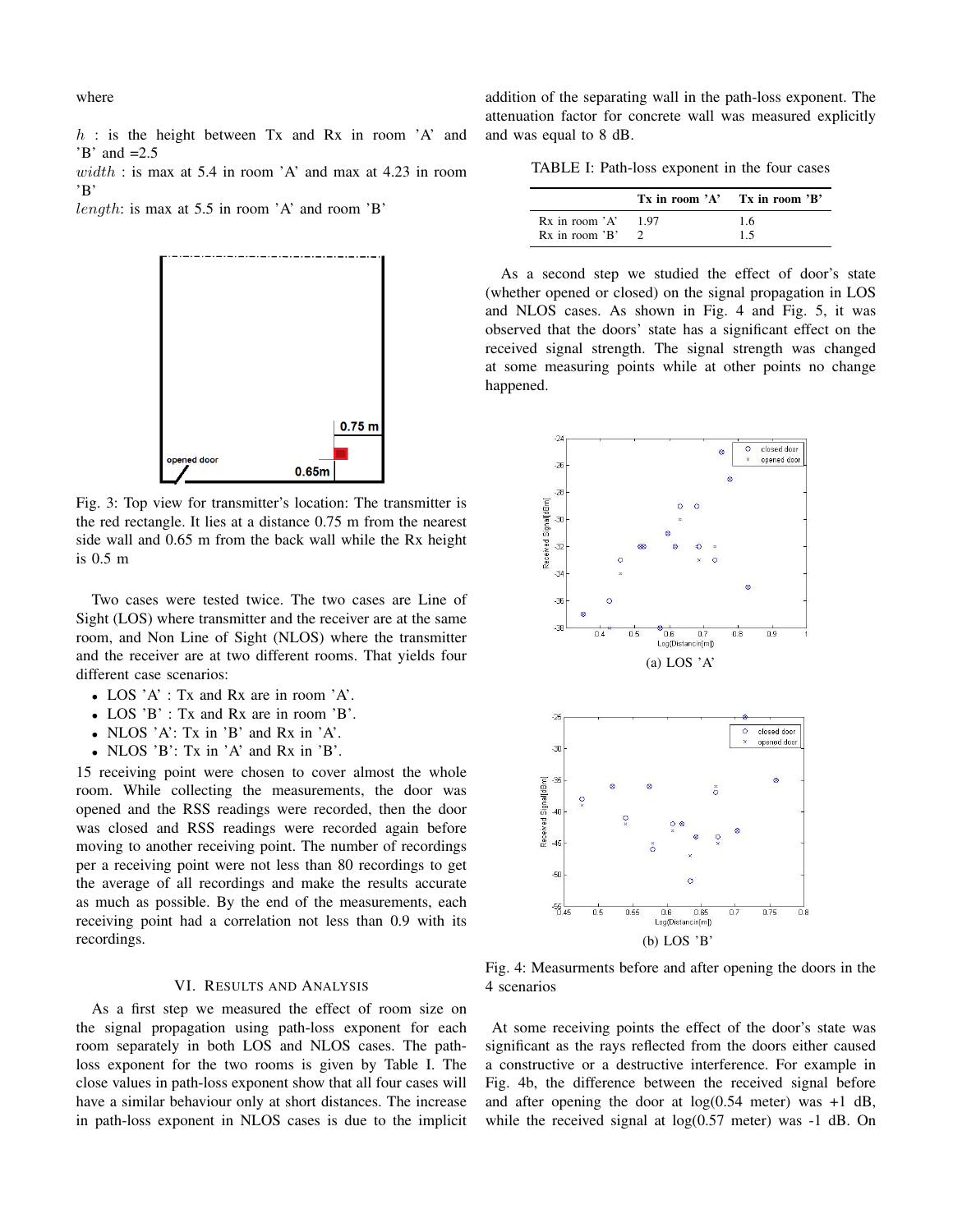

Fig. 5: Measurments before and after opening the doors in the 4 scenarios

the other hand, there were other receiving points where the door had no effect as the rays reflected were attenuated due to multiple reflections till reaching the receiving point, i.e. they had insignificant value. This can be shown in Fig. 5a at log(0.71 meters) where the difference between the received signal before and after opening the door is 0 dB (i.e. both received signals were -47 dB). It is obvious from Fig. 4 and Fig. 5 that doors' state will affect the received signal strength regardless it is in LOS or NLOS.

In order to increase the accuracy of semi-empirical models, the effect of doors was represented by a random variable  $\chi_d$ . To find out the properties of  $\chi_d$ , a histogram was drawn using Matlab in Fig. 6.

The mean value was 0.03 dB with a variance of 3.5. T-test is used when the degrees of freedom in any statistical analysis is on tens units (i.e. less than 100). Therefore, t-test with 59 degrees of freedom was used and it validated that the  $\chi_d$ distribution follows a normal distribution with zero mean and 5% significance. The significance value reflects that the data distribution is highly probable or reliable. In other words, there is a 95% chance being true. The  $\chi_d$  could be used in some weighted network planning algorithms that rely on link quality. Unlike what was simulated in [9], the effect of doors' states



Fig. 6: Histogram of the door's effect vs. T-distribution

is close to a shadowing effect than a slow fading. A possible explanation for the error in [9] is that in the preprocessing phase, the size of the tiles was large (or not small enough) to trace the effect of the constructive links (rays). It is expected that the effect of constructive links will appear as the size of tiles decreases. However, this will increase the computation time losing the advantage of speed. Therefore, it is a trade off between accuracy and speed. Skewness and kurtosis for  $\chi_d$ were -0.083 and 3.5. Based on the t-distribution analysis, it is expected that the histogram will follow a normal distribution (skewness=0 and kurtosis=3) as the number of degrees of freedom approaches infinity.

## VII. CONCLUSION

Our main goal in this paper was to study and analyze the effect of the doors' states on the signal propagation in indoor environments. Experimental results have shown that doors' states have a significant effect on the RSS in indoor environments. Instead of applying deterministic models with complex algorithms and low computational speed, an empirical parameter was modeled. The proposed empirical parameter increases the accuracy of estimated RSS by taking the door's effect into consideration. This investigation is expected to be of great importance to WLAN network planning as well as many real time applications whih started to rely on WLAN such as indoor localization.

#### ACKNOWLEDGMENT

This work has been financially supported by the German Research Foundation (DFG) in the framework of the Excellence Initiative, Darmstadt Graduate School of Excellence Energy Science and Engineering (GSC 1070).

#### **REFERENCES**

- [1] Intel Corporation. Product Brief : Intel WiFi Link 1000. http://download.intel.com/support, 2009. [Online; accessed 20-June-2013].
- [2] James Depew. Linksys WRT54G and WRT54GS Hardware Versions Under the Knife.